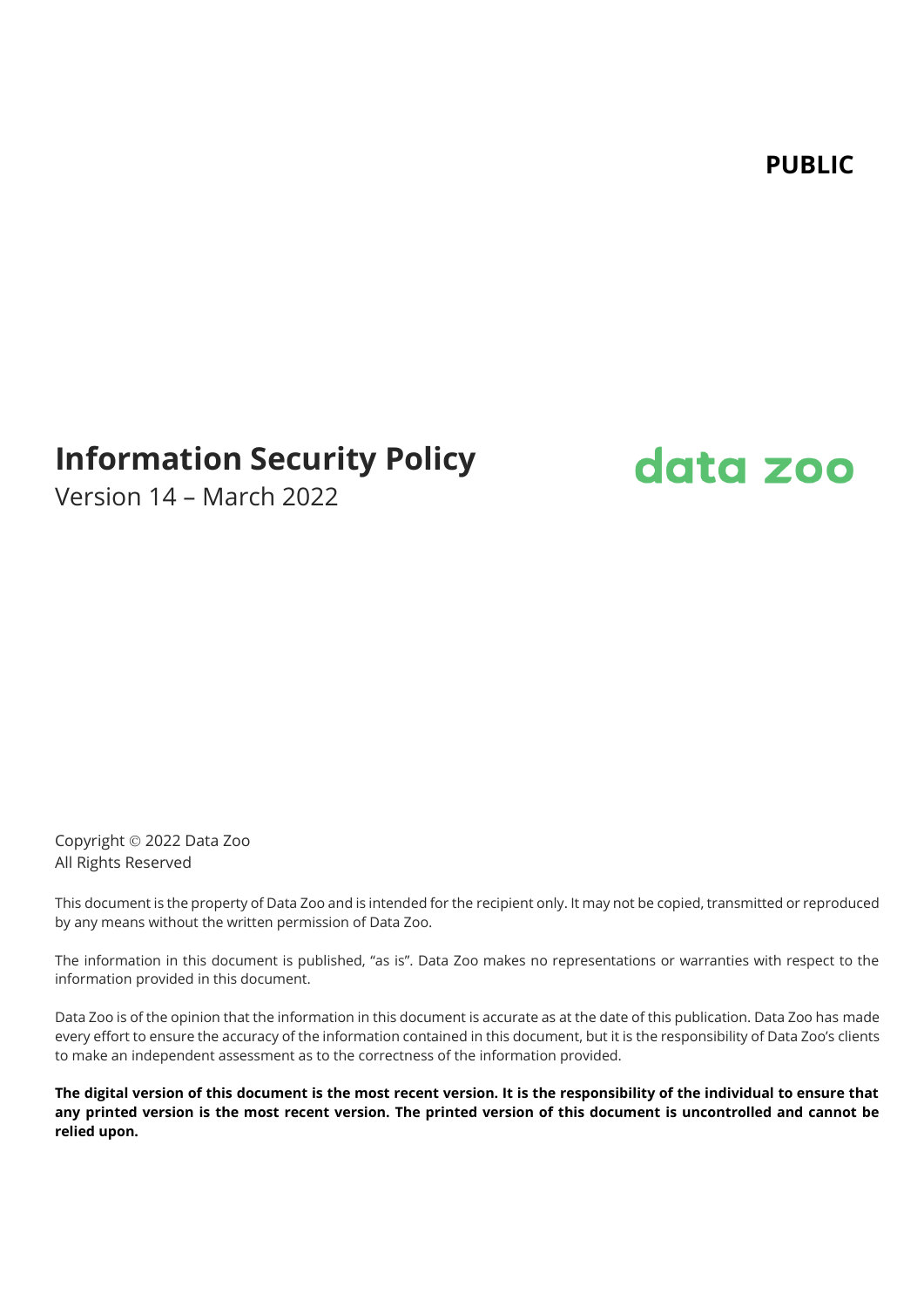## **1. Introduction**

## **1.1 Terms and Definitions**

"we", "us" and "our" refer to Data Zoo. "staff" and "users" means all of those who work under our control, including employees, contractors, interns etc.

#### **1.2 Basic Information Security Terminology**

**Confidentiality** – characteristic of the information by which it is available only to authorised persons or systems.

**Integrity** – characteristic of the information by which it is changed only by authorised persons or systems in an allowed way.

**Availability** – characteristic of the information by which it can be accessed by authorised persons when it is needed. **Information Security** – preservation of confidentiality, integrity and availability of information.

**Information Security Management System (ISMS)** – part of overall management processes that take care of planning, implementing, maintaining, reviewing, and improving the information security.

#### **1.3 Purpose and Scope**

The aim of this top-level policy is to define the purpose, direction, principles and basic rules for information security management. The purpose of this document is to succinctly communicate our security policies.

#### **1.4 Users and Responsibilities**

Users of this document are all our staff, as well as relevant external parties. Further details and explanations can be provided by the Data Zoo Compliance Team on request. The ISMS Manager is responsible for all aspects of the implementation and management of these arrangements, unless noted otherwise. Managers and supervisors are responsible for the implementation of these arrangements within the scope of their responsibilities and must ensure that all staff under their control understand and undertake their responsibilities accordingly.

#### **2. Compliance and Assurance**

#### **2.1 Compliance Framework**

We have developed a compliance framework that enables the organisation to effectively identify and manage information security, privacy, and business risks. We ensure the security and confidentiality of the Source Data that is supplied under the agreements from customers for the verification of their individuals. Data Zoo is ISO 27001:2013 certified for Australian operations; has been issued SOC 2 Type 1, Type 2, SOC 3 and ASAE 3150 reports; adheres to relevant GDPR and CCPA controls; and is working towards ISO 27701:2019. Data Zoo GDPR Compliance can be viewed at: [https://www.datazoo.com/compliance.](https://www.datazoo.com/compliance)

#### **2.2 ISO 27001:2013 Certification**

We have designed, developed, and implemented comprehensive information security controls in our ISMS to establish, monitor and continually improve our safeguards for the confidentiality, integrity and availability of all physical and electronic information assets. Our ISMS is aligned to the ISO 27001:2013 standard, which has been certified by a JAS-ANZ accredited body for the organization's Australian operations. Certification can be viewed at: <https://www.datazoo.com/compliance>

#### **2.3 SOC 2 Type 1 & 2 & SOC 3 Reports**

Data Zoo has completed SOC 2 Type 1 & Type 2 audits for relevant Security Trust Service Criteria (TSP), with supporting SOC 2 Type 1, Type 2, and SOC 3 reports issued to the organisation. We can provide a copy of the respective reports upon request.

#### **2.4 Australian Open Banking (CDR) Accreditation & ASAE3150 Reports**

We have successfully completed ASAE3150 audits and is now Accreditated Data Recipient (ADR) as per [Australian](https://www.legislation.gov.au/Details/F2020L00094)  [Consumer Data Rights.](https://www.legislation.gov.au/Details/F2020L00094) We can provide a copy of the respective report upon request.

#### **3. Risk and Information Security**

#### **3.1 Risk Assessment**

We have adopted a straightforward risk assessment methodology; undertaking an information security risk review throughout the organisation that takes account of the established criteria, at periods not exceeding 12 months, or when significant changes are proposed or occur. The review is undertaken under the direction of the ISMS Manager and draws on both internal, and where required, external expertise. Data Zoo analyses and evaluates identified risks to gauge their severity, probability, and controllability and determines a relative Risk Index score. The respective Risk Index scores are evaluated against approved criteria (for accepting risks and identifying the acceptable levels of risk) to identify and prioritise risks requiring treatment. Where a risk is deemed to require treatment, or there is a legal requirement to do so, the ISMS Manager consults with the risk owner and the owner

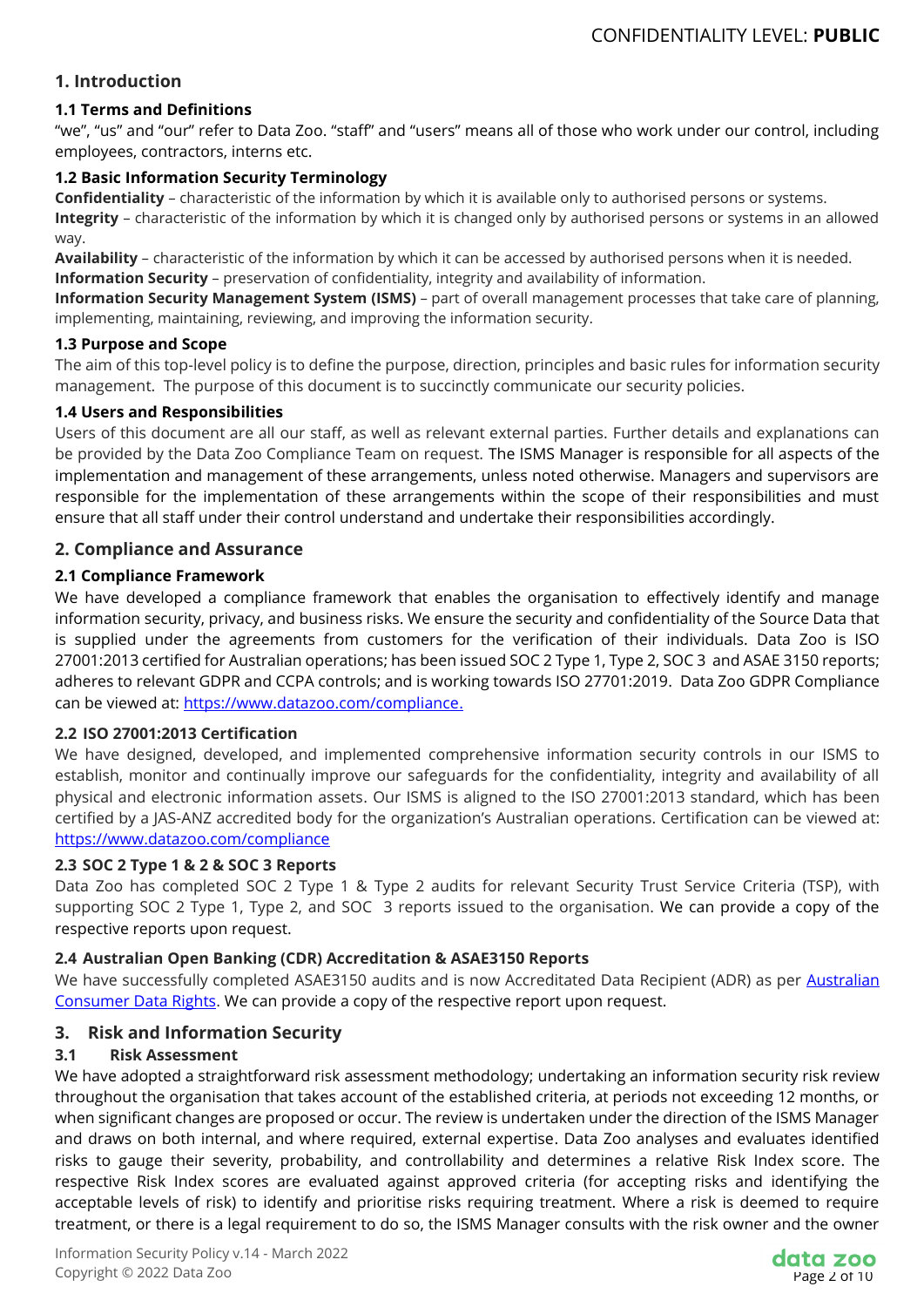of the information assets, as well as with those with expert knowledge if necessary, to agree on appropriate methods to eliminate or lower the risk to an acceptable level. Based on the outcome of this consultation, a Risk Treatment Plan is prepared and a Corrective Action Plan is devised. The ISMS Manager and Compliance Team maintain appropriate records of the information security risk assessment process and its outcomes. Our risk assessment practices are continually reviewed internally to ensure a pragmatic business-led approach is adopted, best practice is maintained, and continuous improvement is achieved.

## **3.2 Ongoing Compliance And Assurance**

Data Zoo conducts internal audits on its ISMS every 6 months. An audit plan is prepared by the internal auditor, which details the audit scope, audit objectives, and audit criteria to be covered in the internal audit. The internal auditor works with the appropriate managers and employees to review the respective processes in the context of the expected information security and privacy controls, facilitating technical compliance tests where necessary to verify IT Systems are configured in accordance with policies, standards and guidelines. Where any non-compliance is identified, the responsible manager, in consultation with the ISMS Manager, determines the root cause of the non-compliance, evaluates the need for actions to ensure that non-compliance does not reoccur, devises a corrective action plan, and reviews the corrective action taken to ensure outcomes are as expected.

We conduct quarterly vulnerability and penetration testing on all of our systems to ensure technical resilience. In line with the ISO 27001:2013 standard, we are subject to annual external surveillance audits, with a recertification audit every 3 years. We are subject to annual SOC 2 Type 2 audits of implemented Trust Services Criteria (TSP) as required by the framework. In addition, we are subject to demonstrate adherence to CDR rules on an annual basis.

## **3.3 Vulnerability Assessment and Penetration Testing**

Penetration tests or vulnerability assessments used at Data Zoo follow a formal methodology as per our Vulnerability Management Procedure; they are carefully planned, exercised with due caution, are designed to be repeatable. Penetration and vulnerability testing is completed every quarter by industry recognised professionals, with any outcomes/recommendations actioned immediately. In addition, host scanning is conducted every three months. We can provide a copy of the latest Vulnerability & Penetration Assessment Summary upon request.

#### **3.4 Roles and Responsibilities**

We recognise the importance of designating competent and appropriate resourcing to meet our compliance commitments and ensure information security and privacy. We have appropriately assigned and communicated all roles and responsibilities of our compliance framework to fit and proper staff. These roles and responsibilities are documented in our Roles and Responsibilities Register.

#### **4. Information Handling**

## **4.1 Personally Identifiable Information (PII) Protection**

We consider Personally Identifiable Information (PII) to be treated with utmost degree of sensitivity, and deserving of the highest information classification rating for information assets as outlined in our

Information Classification and Handling Policy. Confidentiality of PII stored for transactional purposes is achieved via hashing in accordance with our Information Classification and Handling Policy and our Cryptographic Controls Policy. Different hashing schemes have been developed for individual PII fields based on their classification level. We comply with the Australian Privacy Act (1988) and adopt GDPR best practices for the management of PII. We take a transparent approach to the handling of PII in line with CCPA obligations. We do not store any PII beyond the duration of the transaction nor sell/transfer it to any third party for primary or secondary, unrelated reasons without the informed consent of the identity owner (captured and relayed via our clients). We ensure that all clients and related parties sign suitable contracts for access to the data. These contracts will highlight the penalties of any misuse by the company and that it is the responsibility of the company to ensure that their internal process implements the terms and use of the data.

#### **4.2 Data Destruction**

We have a dedicated **Data Disposal Policy** in place which provides techniques, guidance, and definitions to data destruction practices and considerations. All customer's client data is disposed of when it is no longer necessary for business use. Unless advised, customer information is stored for a maximum of 24 hours to generate transaction reports. Customers can request to deactivate the retention period. Data Zoo provides electronic verifications via API, Batch, or the IDU Web Application.

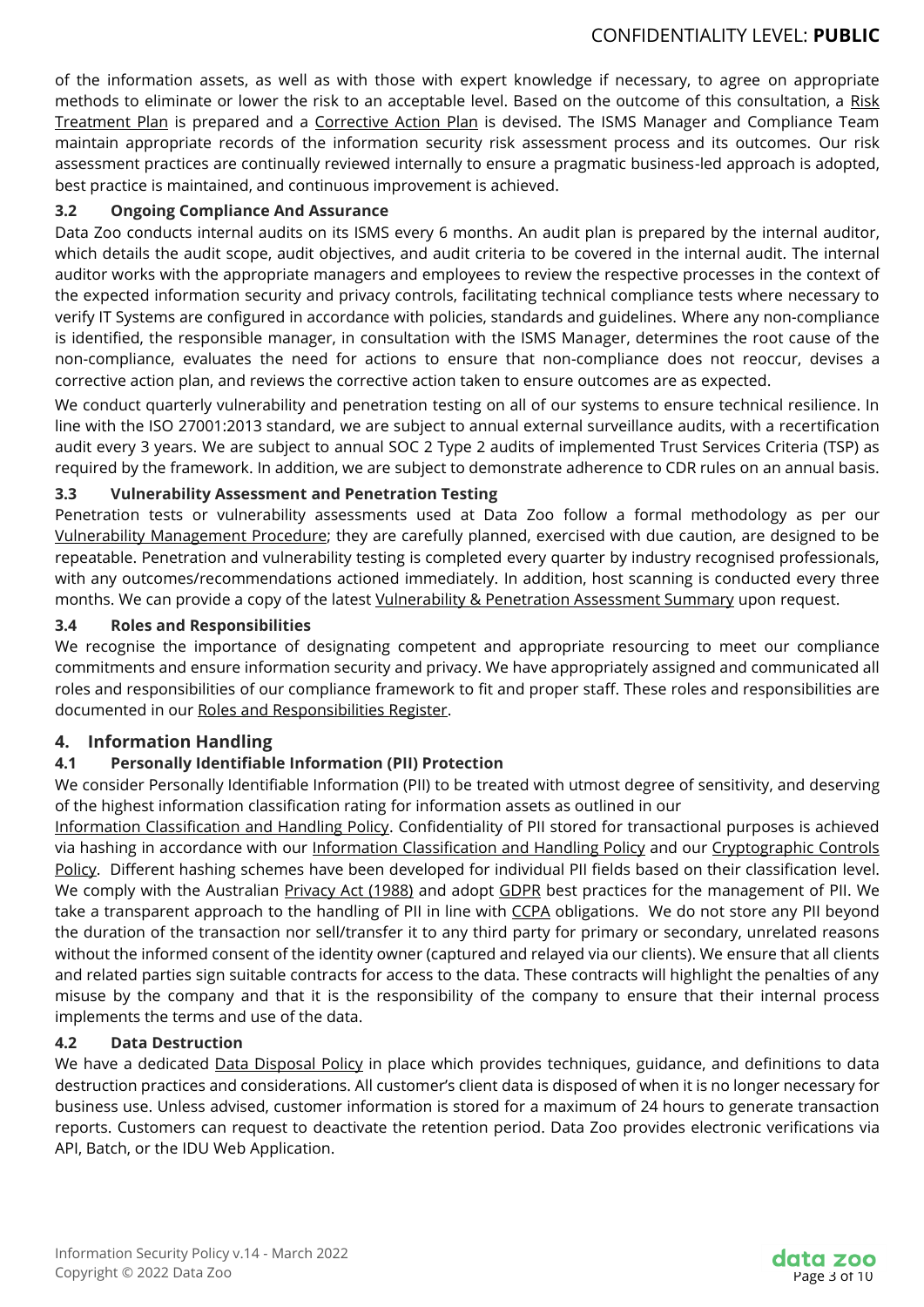**API** – all transaction logs and search summary reports are one-way hashed to de-identify PII immediately prior to secure storage. The search summary reports remain available for 24 hours after the search to enable customer access for retrieval (if required for reporting purposes).

**Batch** – all transaction logs and search summary reports are one-way hashed to de-identify PII prior to secure storage. Further, the result customer files are deleted from the SFTP service 24 hours after delivery.

**Web** – all transaction logs are one-way hashed to de-identify PII immediately prior to secure storage. The search summary reports remain available for 24 hours after the search to enable customer access for retrieval (if required for reporting purposes).

All physical devices and media that are retired from the organisation's use are securely removed, destroyed, and overwritten in line with our Data Disposal Policy.

## **4.3 Data & Service Integrity**

Our identity verification solution is underpinned by a thorough, legitimate, and workable regulatory environment and powerful policies advocating trust in the digital identity verification service; ensuring data protection, privacy, and ensuring accountability. We ensure the integrity of all services and data sources through a rigorous quality assurance process, consisting of both manual and automated testing processes. The automatic monitoring is done via FreshPing which allows us to maintain an active system monitoring application that routinely and in real-time verifies that our services are online and responsive. Customers are able to view this service on our Support Portal: [https://datazoo.freshdesk.com/support/home.](https://datazoo.freshdesk.com/support/home) The manual testing is done by running checks via our system at regular intervals, against selected data sources to verify the actual service I/O and to ensure they are working as expected. This is achieved through Postman Monitoring. This testing regime reports on expected and actual results with exceptions promptly investigated by our support staff. The aim of this testing is to ensure response structures and data formats remain consistent.

## **4.4 Data Life Cycle Management**

We consider privacy in all stages of the data lifecycle. It ensures that data acquisition processes are adequate to capture all data needed to perform the transaction. We does not store any PII beyond the duration of the transaction. Any data (i.e. transaction logs) that is to be stored is then stored and secured in an optimal manner to minimise storage requirements and to be accessed in the fastest possible manner. Once the data is securely stored and is available to be accessed, it is then discovered and classified in terms of legal requirements, value, criticality and sensitivity to unauthorised disclosure or modification (against one of the four levels of classification outlined in our Information Classification and Handling Policy). After data has been used and is no longer needed, it is destroyed in accordance with our **Data Disposal Policy**. Please refer to the table below for a summary of Data Life Cycle stages.

| <b>Stage</b>            | <b>Protection Procedure</b>                                                                                                                                                                                                                          |  |
|-------------------------|------------------------------------------------------------------------------------------------------------------------------------------------------------------------------------------------------------------------------------------------------|--|
| Collection/Transmission | Data is transferred via SOAP and/or RESTful web service calls via HTTPS.                                                                                                                                                                             |  |
| Use                     | All sensitive data is hashed after the completion of the transaction so that it can never be reidentified.                                                                                                                                           |  |
| Retention               | We do not retain any kind of identifiable client PII beyond the duration of the transaction, as per our information<br>classification policy. PII is retained for 24 hours to generate transaction reports only and de-identified after 24<br>hours. |  |
| Destruction             | Data is destroyed when no longer needed.                                                                                                                                                                                                             |  |

## **4.5 Asset Management**

We ensure that all critical assets associated with information and information processing facilities are identified and listed in the Information Asset Inventory, which is maintained by the Compliance Team. Each listed asset is allocated an "owner" and assigned an information classification in line with the scheme defined in our Information Classification and Handling Policy. We have defined and implemented an Acceptable Use Policy, that details the requirements for acceptable use of assets, which all staff are informed of and required to meet. We ensure the appropriate handling of information assets per their information classification.

## **5. Access Controls**

## **5.1 Access Control Policies**

We evaluate risks relating to access controls and implement supporting controls accordingly in our Access Control Policy. Access is granted using the principle of 'Least Privilege', whereby every program and user of the system should operate using the least set of privileges necessary to complete the job. Formal and proven procedures are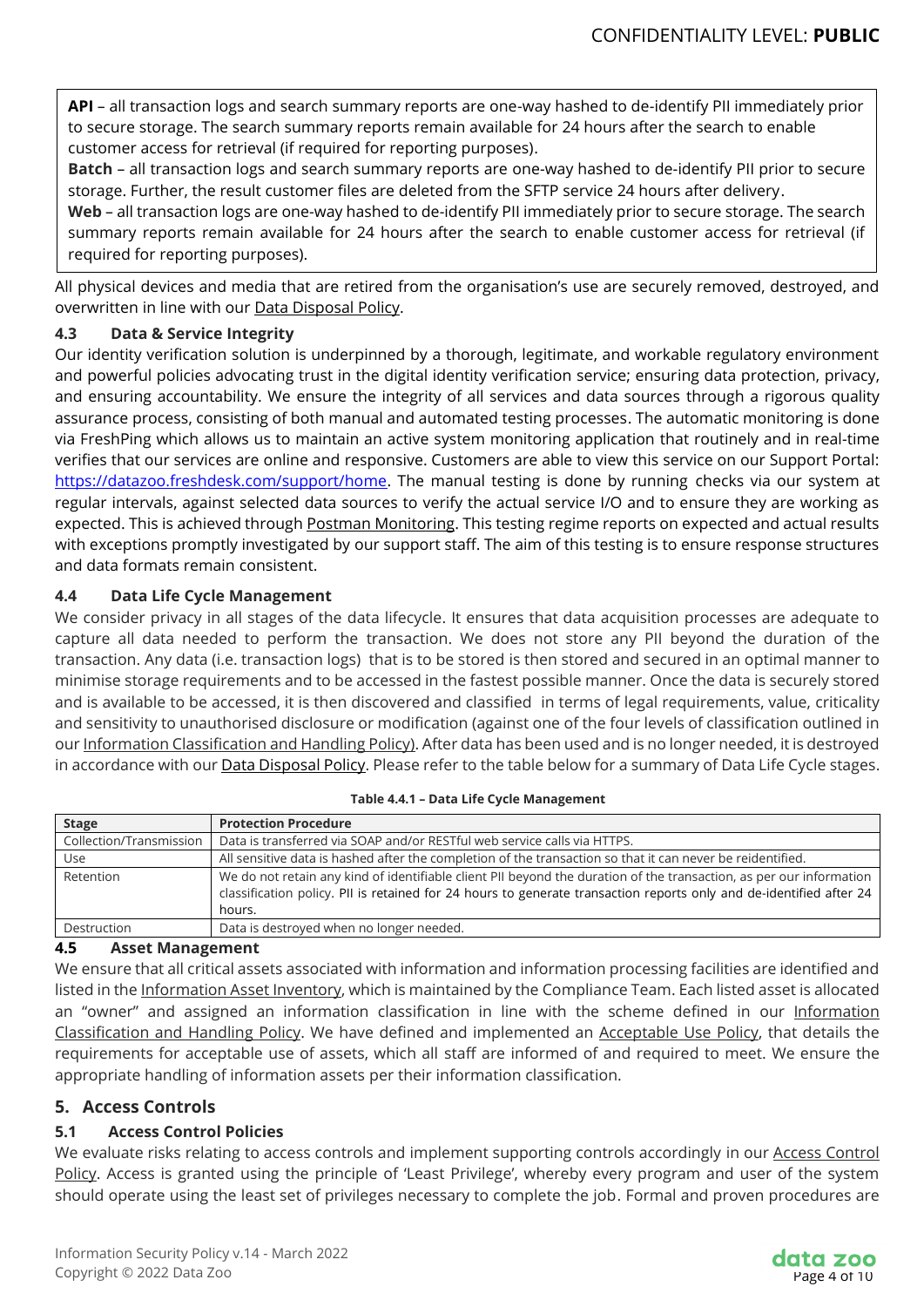used for access provisioning and de-provisioning, and periodic reviews of access (Periodic Access Review Plan) are undertaken to ensure integrity.

## **5.2 System Access Control**

Access to our services is granted through the individual allocation of user rights and requires authentication by username and password. We have implemented a formal **Password Policy**, which specifies both the technical requirements for passwords as well as the expected procedures and practices related to password management by staff. We manage all official passwords via LastPass, which is enforced, monitored and managed under the Data Zoo Mobile Device Management program (see below). We require customers to supply their IP addresses for security and use of its services via IP Whitelisting. Our system will automatically IP block a Customer account if more than 10 sequential incorrect credentials are provided within 24 hours. Access to configuration management is only by our Support staff and is reinforced with multi-factor authentication processes. All changes (data source access, configurations etc) to accounts are logged and monitored regularly.

## **6. Information Security Incident Management**

We have implemented a formal Incident Management Policy to ensure a consistent and effective approach to the management of information security incidents, including communication on security events and weaknesses. All staff and suppliers are required to promptly report any suspected information security events to Incident Management Team (IMT) or Senior Executive Management Team SEMT) depending on the severity of the incident. The responsible team then works together to complete an Incident Report Form. We require all malfunctions and anomalous system events involving classified information to be reported as an information security event, as they may be an indicator of a security attack or actual security breach. When an information security event is reported, the IMT or SEMT assesses the event to see if it should be classified as an incident and, where necessary, takes immediate remedial action to alleviate the threat. The details of the incident, remedial action taken, and outcome are recorded in a formal register for improvement and audit purposes. Figure 6.1 summarises the incident management workflow and response procedure:



**Figure 6.1 Incident Management Workflow**

# **Change Management**

# **6.1 Change Management Procedures**

We utilise formal procedures to address risks related to changes in systems and business circumstances. All changes are subject to the Change Management Policy, which requires changes to be assessed in line with the operational risk profile of the change to ensure all procedures have been followed. All changes require an appropriate level of testing to be undertaken which provides a high level of confidence that the change will be successful and will not negatively impact production functionality. Any changes deemed to present an unacceptable level of risk are to be denied. All changes must be logged appropriately alongside any supporting documentation and approvals for audit purposes.

# **6.2 Security in Change Management**

We consider the security requirements of each request for change from a risk perspective, considering the risk, likelihood, required mitigation, and ultimately the risk severity. An information security testing plan was developed and followed for all significant changes in our information systems, applications, or network infrastructure, prior to releasing the change to the production environment. The plan must include the testing of the design and operation of the security controls determined during the request for change security assessment. All information security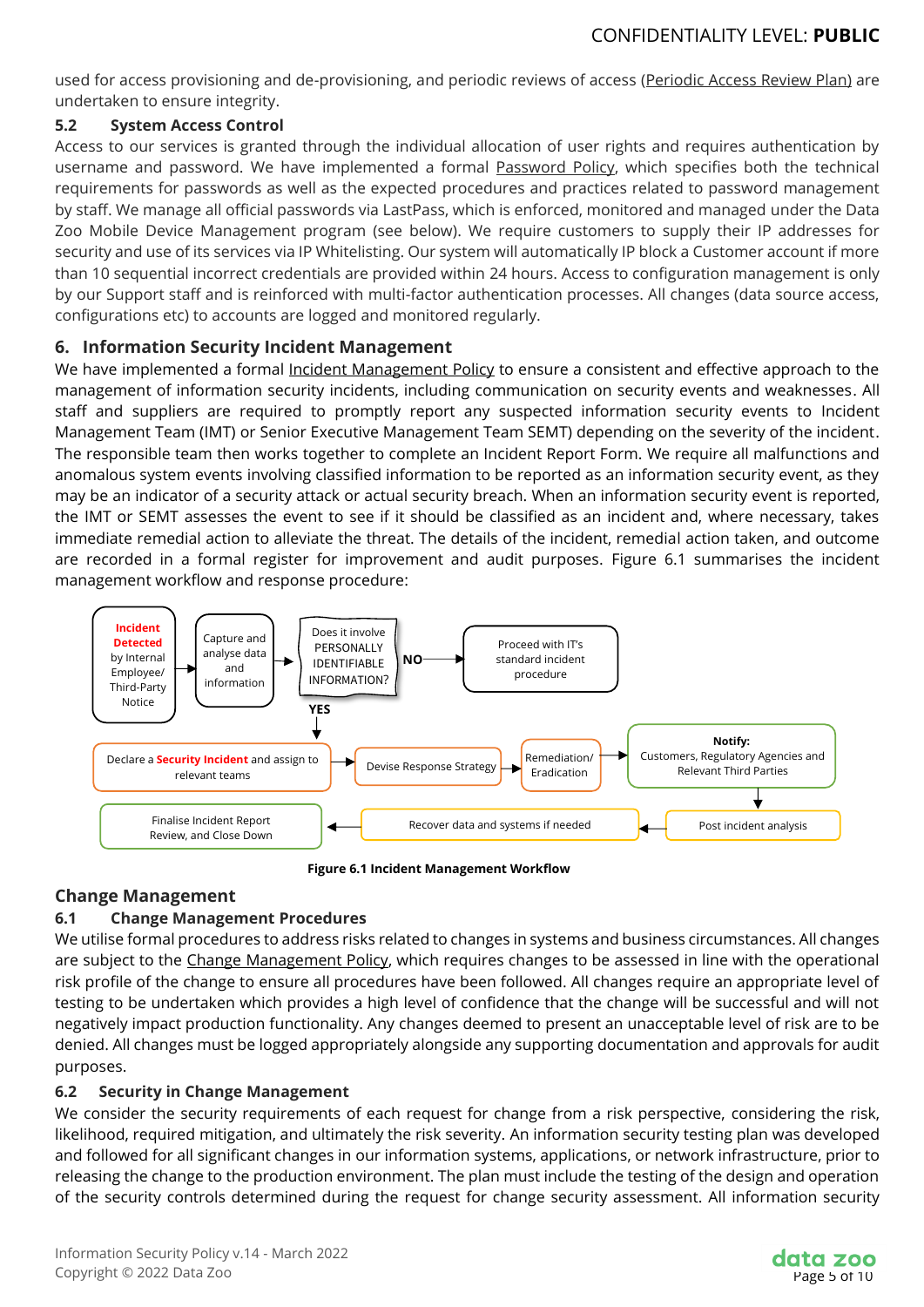testing activities are performed in a non-production environment (e.g. dedicated test environment) and must be signed-off by our Head of Solutions before the change is rolled out to the production environment.

#### **6.3 System Security**

Our servers are protected by Next-Gen Firewall appliances with intrusion prevention systems (IPS) to identify and block threats in real-time. The cloud service provider is responsible for controlling access, logging and monitoring of the systems and infrastructure. In addition to this, we uses Cloudflare's globally managed DNS service as a gateway to provide an additional layer of security as well as service continuity through load balancing and failover services. The architecture of the application is n-tier. Client data is stored inside of a trust zone, which is behind a DMZ. (i.e. the product is supported by best practice application architecture). Access to the application is via username and password that has industry-standard strength requirements.



## **6.4 Backup and Recovery**

Backup copies of information, software and system images are taken and tested regularly in accordance with a formal Backup and Restore Policy. We ensure that the extent, frequency, and retention period of backups reflect business requirements, security requirements, the criticality of the information to continued operations, and legal or audit requirements. Where backup arrangements are automated, such automated solutions must be sufficiently tested prior to implementation and at regular intervals thereafter. Data restores are only undertaken by competent, authorised staff.

#### **6.5 Logging & Monitoring**

Event logs recording user activities, exceptions, faults and information security events are produced, stored and regularly reviewed. Logging facilities and log information are protected against tampering and unauthorized access. System administrator and system operator activities are logged, and the logs are protected and regularly reviewed in line with formal access review procedures. The clocks of all relevant information processing systems are synchronised to a single reference time source. All PII stored in logs is hashed after completion of transaction so it cannot be reidentified in any way, shape or form. For API and web users, we log and monitor IP addresses for each server access. We capture IP ranges for clients at the time of signup and validate the IP's accessing our servers to ensure no unexpected traffic. These IP addresses/ranges are classified as business confidential information and are never accessed for a reason other than for support processes or traceability of incidents.

#### **6.6 Test Data Management**

Test data and the testing environments are completely independent of the production environments. Our testing environment is not a sandbox environment and has been developed and designed specifically for the testing of our services. The test data is provided by a new data source and compiled by our Testing Team at the time of testing commencement. All security and permissions for testing are negotiated with our Testing team which in turn coordinates with the various teams within Data Zoo to facilitate testing.

## **7. Device Security**

## **7.1 Mobile Device Management (MDM)**

All our employee machines are enrolled into a centralised MDM Program (managed by a trusted and recognised third-party provider) to ensure they adhere to all required technical compliance controls in accordance with our Mobile Device Management Policy. Employees are restricted from installing or removing applications from their machines without appropriate IT approval and intervention, and all updates to operating systems, anti-virus, and

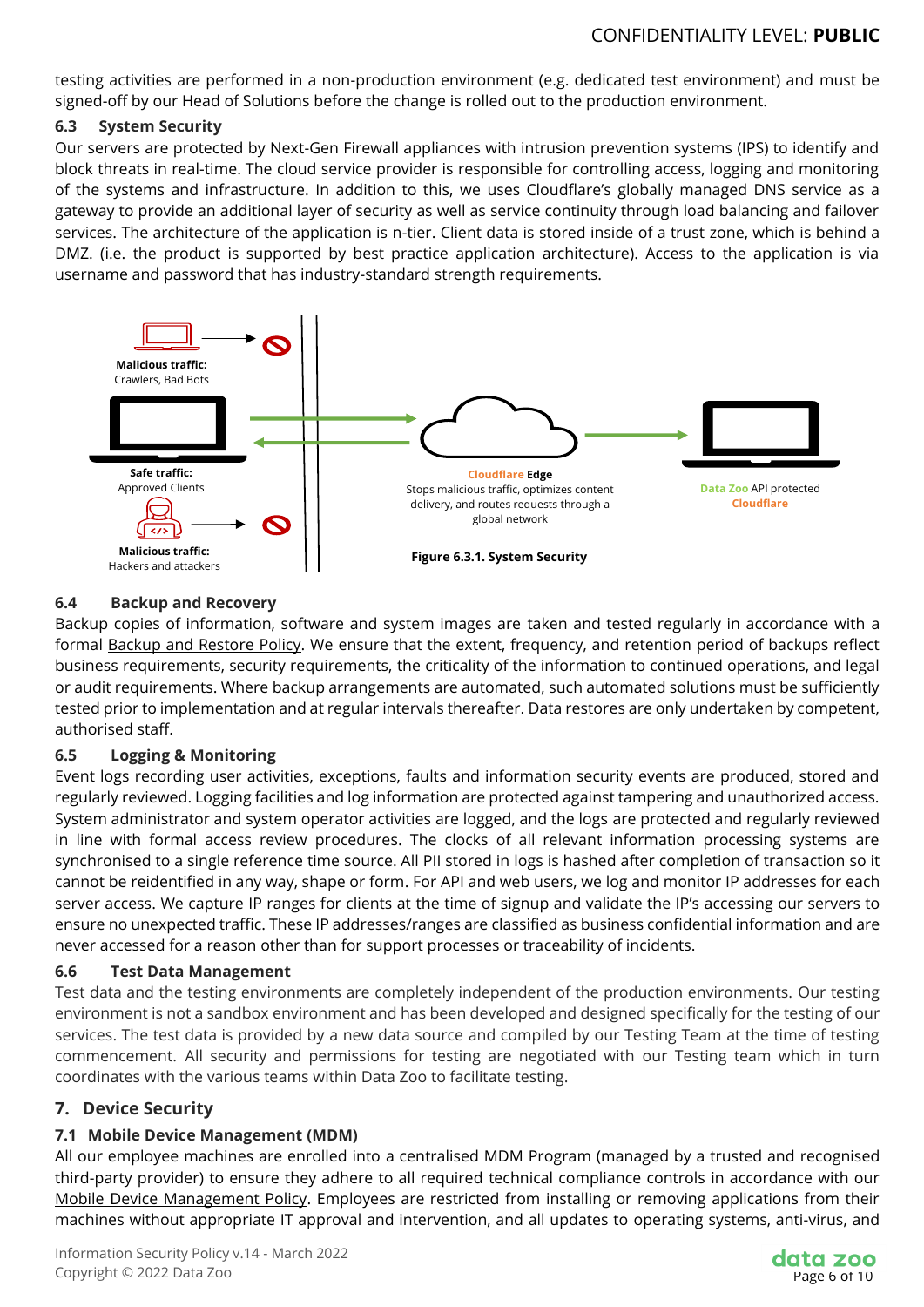other applications are tracked and enforced remotely. Additionally, all Data Zoo employee Mobile Phones used for work purposes must be enrolled into the MDM program, enforcing required technical controls (such as passcode complexity and automatic screen locking) and ensuring all Data Zoo information is protected within a "secure bubble" on the device. Employees are not able to transfer or copy information of any kind (text, images, screenshots, etc) outside of the Data Zoo "secure bubble" on their mobile phone into their personal applications or documents, with the MDM program supporting remote deletion of all Data Zoo information and applications from the device in any instance of compromise or non-compliance. All devices enrolled into the MDM program have encryption technically enforced.

## **7.2 Acceptable Use of Devices and Secure Employee Behaviour**

Upon onboarding, all our employees are required to acknowledge and adhere to the Acceptable Use Policy, and Disciplinary Policy. Employees are given formal Information Security Awareness training to be made aware of their personal responsibilities in regards to Information Security and Privacy. Secure behaviour is instilled into all our staff, which includes employees being required to screen lock their devices when stepping away from them both in and out of our authorised offices or teleworking spaces. It is not permitted to leave these devices unattended in any other setting, such as a public place or vehicle, or with any unauthorised persons for safekeeping. Our employees are trained and reminded to remain vigilant at all times in order to safeguard information and data and to protect the security and integrity of our IT systems. They must report any suspicious or unknown equipment or persons near Data Zoo devices to their line manager or a membe of the management team immediately.

## **8. Physical Security**

## **8.1 Physical Security and Environmental Security**

Our Sydney office premises is securely guarded with 24-hour surveillance. Access to the office is restricted to only authorized people with the provision of keys. Guests need to register at the reception and are required to be escorted at all times in the offices we occupy. The shared office space goes into lockdown after 5:00 pm. "Out of office" hours access is only provided through a registered fingerprint system. Appropriate physical protection, and contingencies against damage from fire, flood, earthquake, explosion, civil unrest, and other forms of natural or man-made disaster are in place, and are periodically reviewed. Our additional office locations also have adequate physical security measures to secure access to company facilities, equipment, and resources, keeping unauthorized personnel away. As mentioned above ("7. Device Security'') mobile assets such as laptop computers, are secured through enrolment and management. Our API is deployed on the Google Cloud Platform ("GCP") whose physical security features a layered security model, including safeguards like custom-designed electronic access cards, alarms, vehicle access barriers, perimeter fencing, metal detectors, biometrics, and the data centre floor features laser beam intrusion detection.

#### **8.2 Data Centers**

We store all data on a cloud-based server, utilising firewalls and advanced encryption, which is used to protect all data and our applications. Databases have built-in security that prevents unauthorised access from malicious actors. All transactions are user and IP address logged. Data Zoo cloud-based servers are globally located ensuring minimal cross border information transfer. Data is processed in the legal jurisdiction. Our servers are located in AU, NZ, Singapore, and the EU. Additional servers can be set up on demand, in any country within 3 weeks. Databases are backed up multiple times a day. There is failover capability between multiple servers within each data centre, as well as automated failover processes between data centres should an entire data centre go offline. We have processes in place to monitor and test the failover sites as required to ensure the capacity for redundancy remains in place. There are frequent synchronisation activities in place to ensure configuration and account management is identical between all servers thereby eliminating downtime in instances where traffic is re-routed between the servers and data centres. For more information on how we manage data centre security or for data centre technical specifications please contact your account representative or contact us via [info@datazoo.com.](mailto:info@datazoo.com)

#### **9. Network Security**

Data Zoo does not have an internal network. Network security is managed and controlled by the respective building managers at each of our offices, to protect the information in systems and applications. Security mechanisms, service levels and management requirements of all network services are identified and included in-network services agreements, for both in-house and outsourced services. Groups of information services, users and information systems are segregated on networks. Onsite, our staff use protected WiFi provided by the building manager i.e., WPA2-enterprise encryption SSID. Offsite, our staff use private protected WiFi or Personal Hotspots. The IPs of all staff who have access to Data Zoo infrastructure are registered and whitelisted.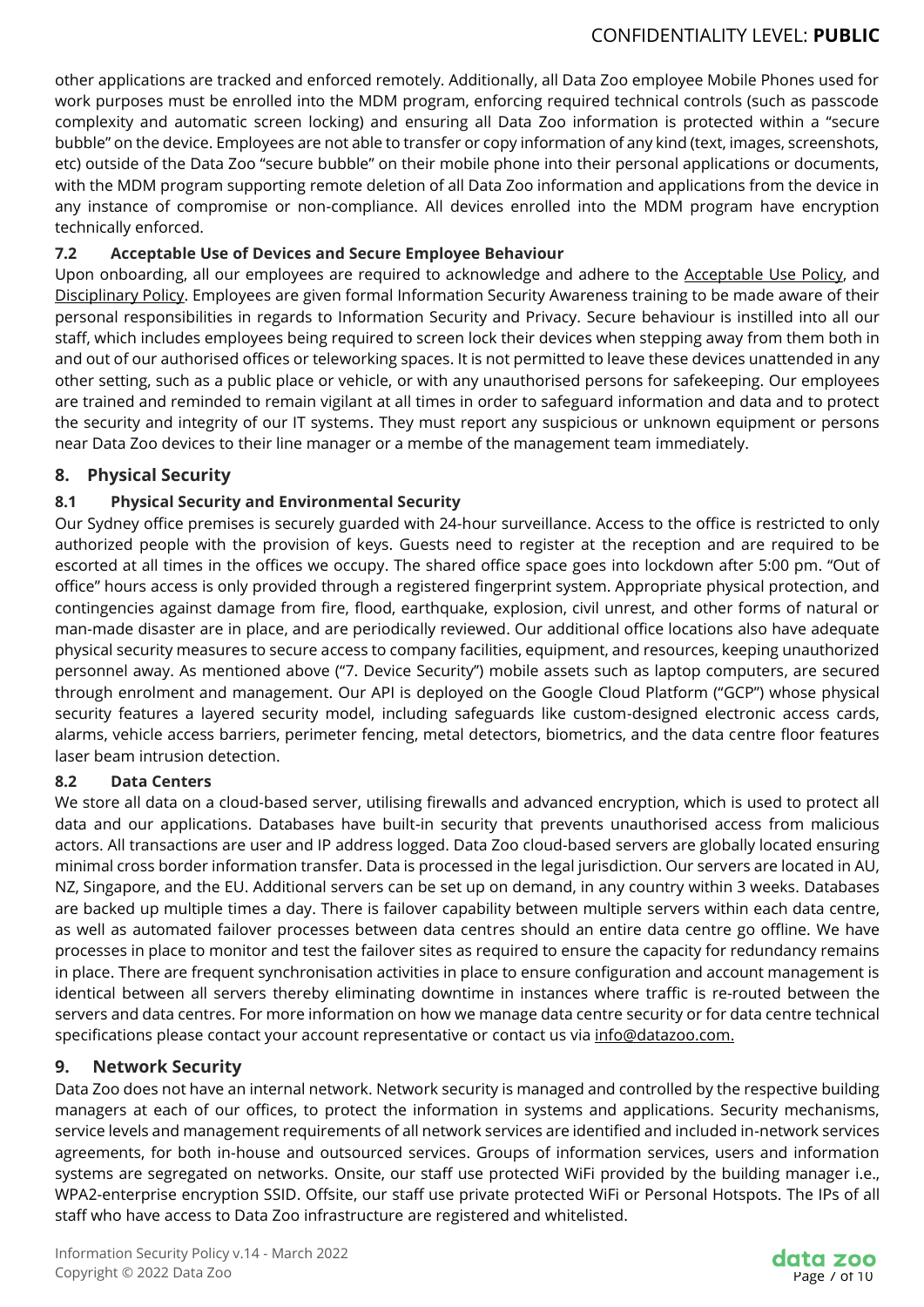## **10. Business Continuity and Disaster Recovery**

## **10.1 Business Continuity Management**

Data Zoo has in place a Business Continuity and Disaster Recovery Plan (BC&D Recovery Plan) defined and documented, which explicitly states the contingency procedures required to continue, restore and recover core services and operations in the event of a disaster. We undertake regular BC&D Recovery Testing utilising tabletop and technical recovery testing to test resilience to disruptions and effectiveness to restore operations.

## **10.2 Pandemic Business Continuity Management (Pandemic BCP)**

In response to the risks presented by COVID-19, Data Zoo has set out the framework for Business Continuity Management (BCM) with plans and procedures for the recovery of business-critical processes in the event of a Pandemic. The objective of the **Pandemic BCP** is to recover the critical and material processes, computer systems and communications network of Data Zoo to an acceptable level in the shortest possible time, with minimal disruption to all the departments and their services to clients, accounting for additional considerations and contingency presented by pandemics. With careful preparation, we are able to activate our Teleworking Policy and resume normal operational service with minimal disruption. A copy of the Pandemic BCP can be provided upon request.

## **11. Legal and Regulatory Compliance**

## **11.1 Cross Border Transfer Of Information**

Our policies are designed to ensure that all information is secure both in internal databases and when our customers are accessing it. Access to systems is monitored electronically, providing an auditable record of who, what and when data was accessed. Where applicable and required by the business process, data does not leave the country of data source processing - and only the actual verification results are returned to our systems.

#### **11.2 Insurance**

We maintain Public Liability, Product Liability, Professional Indemnity, and Cybersecurity insurance at all times. These insurance policies have been included as part of the SOC 2 audit. Data Zoo actively reviews the insurance on a needs basis or otherwise at least once a year. We expect and request a similar level of insurance coverage from our contracting counterparts.

## **12. Supplier Due Diligence**

We have measures in place to ensure our data sources are externally verified and certified to ensure reliability, accuracy, and legality of service. All our data source suppliers ("Suppliers") undergo robust due diligence in addition to an annual vendor risk management exercise (including a security questionaire) that we perform on them via OneTrust Vendor Risk management. Our Suppliers are expected and required to adhere generally and specifically to this policy. Specifically, they are required to implement the technical and organisational measures described in the table below to protect the Services and the Data Zoo Data in such a way as to ensure a level of security appropriate to the risk. Please note that if a Supplier processes, stores or transmits Data Zoo Data that is considered "Confidential" or "Personal Confidential," additional data protection controls may be required.

| Area                                       | <b>Description</b>                                                                                                                                                                                                                                                                                                                                                                                                                                                                                                                                                                                                                                                                                                                                                                                  |
|--------------------------------------------|-----------------------------------------------------------------------------------------------------------------------------------------------------------------------------------------------------------------------------------------------------------------------------------------------------------------------------------------------------------------------------------------------------------------------------------------------------------------------------------------------------------------------------------------------------------------------------------------------------------------------------------------------------------------------------------------------------------------------------------------------------------------------------------------------------|
| Information<br>Security<br>& Data Privacy  | The Supplier shall ensure that Information Security and Data Privacy are managed according to international information<br>security, cyber security and data privacy standards, laws and regulations (e.g. ISO/IEC 27000 family; SOC2; GDPR; CCPA)<br>throughout the entire supply chain.                                                                                                                                                                                                                                                                                                                                                                                                                                                                                                           |
| Information<br>Security Risk<br>Management | The Supplier shall ensure that:<br>A Risk Management methodology, with regular risk assessments, that provides for the identification, treatment and<br>1.<br>documentation of substantive risks and vulnerabilities that may impact Data Zoo Data must be maintained<br>The Supplier shall implement measures to secure Data Zoo Data by:<br>2.<br>Restricting access to Data Zoo Data only on a need to know basis<br>a)<br>Restricting access to systems that process or store Data Zoo Data (both at rest and in transit);<br>b)<br>Enforcing strict access control mechanisms; and<br>C)<br>Enacting, where the Supplier works with service providers, on such service providers substantially the same<br>d)<br>security requirements as described in this document to protect Data Zoo Data. |
| <b>Physical Security</b>                   | Physical Security controls acceptable for the type of data involved must be put into operation; at any supplier location<br>where Data Zoo Data is stored or processed. The Supplier shall ensure that all Data Zoo Data is safe from unauthorized<br>physical access, damage, interference, loss or theft. In this regard, the supplier shall log access to system processing<br>Data Zoo data, restrict access based on a need-to-know basis, lock the server rooms (if any), use the video surveillance                                                                                                                                                                                                                                                                                          |

#### **Table 12.1. Supplier Technical and Organisational Security Measures**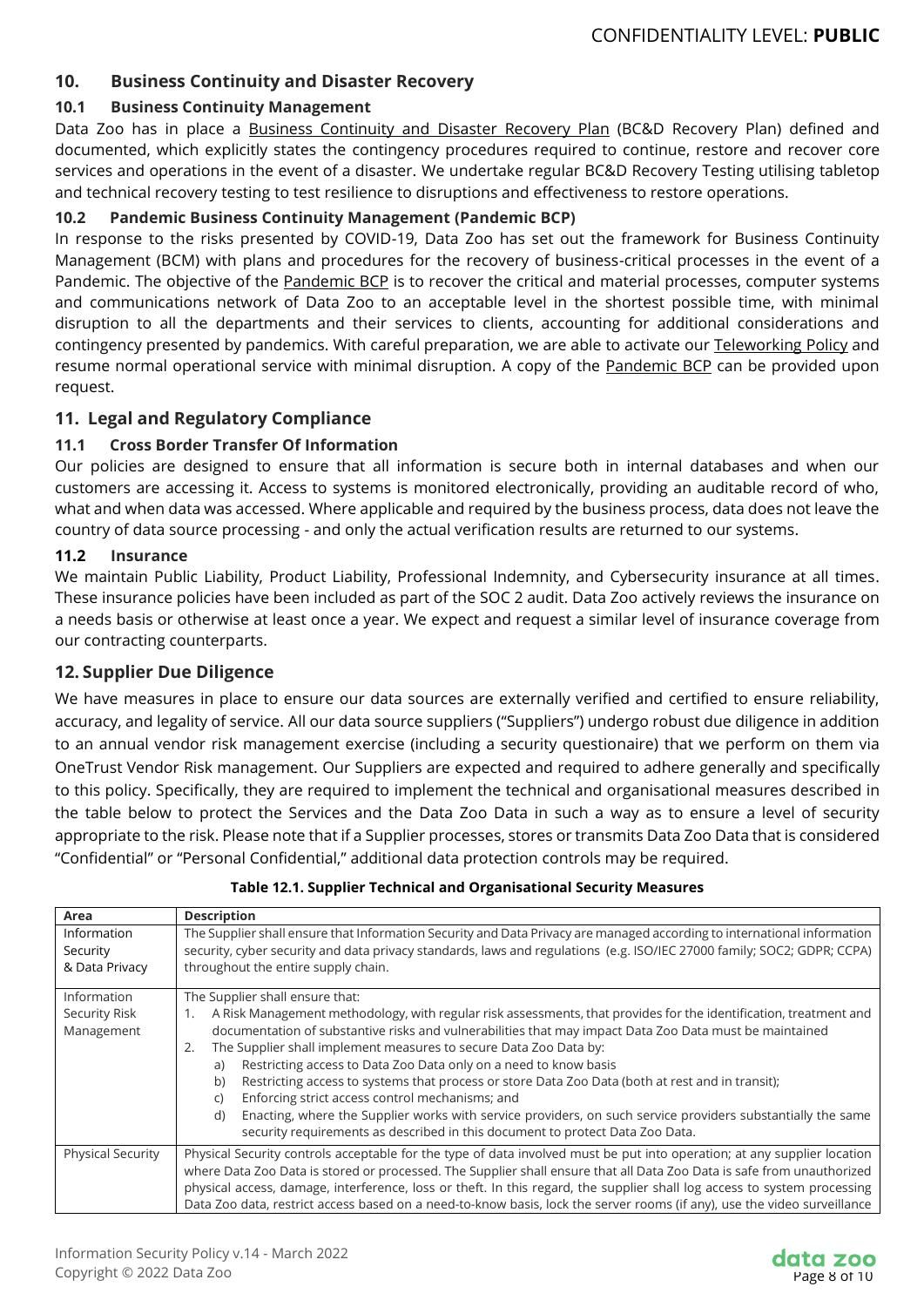|                                 | where permitted by law, secure the equipment used to store, process and transmit Data Zoo data including wireless                                                                                                                           |  |  |
|---------------------------------|---------------------------------------------------------------------------------------------------------------------------------------------------------------------------------------------------------------------------------------------|--|--|
|                                 | access points, gateways, handheld devices, networking/communications hardware, and telecommunication lines.                                                                                                                                 |  |  |
| Access Control<br>and system    | The Supplier shall at minimum take all practical steps to restrict anyone other than authorized individuals from<br>1.<br>accessing Data Zoo Data in any way or for any purpose not authorized by contract and the Agreement.               |  |  |
| infrastructure                  | The Supplier shall document and implement procedures and policies ensuring the Supplier has sufficient<br>2.                                                                                                                                |  |  |
| Control                         | protections against malware and viruses; critical System and data backup; logging and monitoring; logs retention                                                                                                                            |  |  |
|                                 | for no less than 18 months or, where the Supplier allows the Data Zoo to download the logs, for no less than 3                                                                                                                              |  |  |
|                                 | months; and technical vulnerability management.                                                                                                                                                                                             |  |  |
|                                 | The Supplier shall have arrangements to protect the security of Data Zoo Data by limiting the purposes for which<br>3.                                                                                                                      |  |  |
|                                 | Data Zoo Data may be used and confirming such purposes are permitted by the Agreement;                                                                                                                                                      |  |  |
|                                 | The Supplier shall grant access to individuals on a need-to-know basis<br>4.                                                                                                                                                                |  |  |
|                                 | 5.<br>The Supplier shall periodically conduct access review (in no less than 12 months)                                                                                                                                                     |  |  |
|                                 | 6.<br>The Supplier shall ensure that any system where Data Zoo Data are processed is secure by design.                                                                                                                                      |  |  |
|                                 | 7.<br>The Supplier shall have a formal change management process that embodies the principle of segregation of                                                                                                                              |  |  |
|                                 | duties.                                                                                                                                                                                                                                     |  |  |
| Incident                        | The Supplier should have a formal Incident Management Process and related procedures in place.<br>1.                                                                                                                                        |  |  |
| Management and<br>Communication | If a disclosure, outbreak, violation or another breach of the agreement herein (an "Incident") occurs, Data Zoo must<br>2.<br>be informed without undue delay regarding any security breaches that might have an impact on Data Zoo Data or |  |  |
| of                              | the provided services stated in the underlying contract.                                                                                                                                                                                    |  |  |
| Incidents                       |                                                                                                                                                                                                                                             |  |  |
| Data Retention &                | If applicable and authorized by contract/Agreement, the Supplier shall:                                                                                                                                                                     |  |  |
| Transmission                    | Document and enforce measures to protect Data Zoo data during transmission by applying measures to secure<br>1.                                                                                                                             |  |  |
|                                 | data in transit.                                                                                                                                                                                                                            |  |  |
|                                 | Not store Data Zoo Data on removable media (e.g., USB flash drives, thumb drives, memory sticks, tapes, CDs, or<br>2.                                                                                                                       |  |  |
|                                 | external hard drives) except: for backup, business continuity, disaster recovery, and data interchange purposes as                                                                                                                          |  |  |
|                                 | allowed and required under a contract between the Supplier and Data Zoo.                                                                                                                                                                    |  |  |
|                                 | At no additional charge to Data Zoo, upon Data Zoo's request or upon the termination of the Agreement, destroy all<br>3.                                                                                                                    |  |  |
|                                 | of Data Zoo's Confidential Information and Personal Information, including electronic, hard, and secured backup                                                                                                                             |  |  |
|                                 | copies as provided for in the Agreement or, if not provided for in the Agreement, within thirty calendars (30) days                                                                                                                         |  |  |
|                                 | after the soonest of: (a) expiration or termination of the Agreement, (b) Data Zoo's request for the deletion/de-                                                                                                                           |  |  |
|                                 | identification of Personal Information and Confidential Information, or (c) the date when Vendor no longer needs                                                                                                                            |  |  |
|                                 | Personal Information and Confidential Information to perform services and products under the Agreement.                                                                                                                                     |  |  |
|                                 | Dispose of Personal Information and Data Zoo Data in a manner that ensures the information cannot be<br>4.                                                                                                                                  |  |  |
| <b>Business</b>                 | reconstructed into a usable format.                                                                                                                                                                                                         |  |  |
| Continuity and                  | The Supplier shall, at a minimum:<br>1. Develop, operate, manage, and revise business continuity plans for each location and disaster recovery plans for each                                                                               |  |  |
| Disaster Recovery               | core technology in order to minimize the impact for Data Zoo to the Supplier's service or products. Such plans shall                                                                                                                        |  |  |
|                                 | include: named resources specific to Business Continuity and Disaster Recovery functions, established recovery time                                                                                                                         |  |  |
|                                 | objectives and recovery point objectives, back-up of critical data and systems, record protection and contingency plans                                                                                                                     |  |  |
|                                 | commensurate with the requirements of the Agreement, store such plans securely off-site and ensure such plans are                                                                                                                           |  |  |
|                                 | available to the Supplier as needed.                                                                                                                                                                                                        |  |  |
|                                 | 2. Adequately review and adjust its Business Continuity Plan to address additional or emerging threat sources or                                                                                                                            |  |  |
|                                 | scenarios and provide Data Zoo with a high-level summary of plans and testing within a reasonable timeframe upon                                                                                                                            |  |  |
|                                 | request.                                                                                                                                                                                                                                    |  |  |
| Standards, Best                 | In the event the Supplier processes, accesses, views, stores, or manages Personal Information or Confidential                                                                                                                               |  |  |
| Practices,                      | Information pertaining to Data Zoo personnel, partners, Affiliates, Data Zoo clients; or Data Zoo client employees,                                                                                                                         |  |  |
| Regulations, and                | contractors, subcontractors, or suppliers; the Supplier shall employ Technical and Organisational Security Measures no                                                                                                                      |  |  |
| Laws                            | less strict than is required by applicable global, regional, country, state, and local guidelines, regulations, directives and                                                                                                              |  |  |
|                                 | law.                                                                                                                                                                                                                                        |  |  |
| Modification                    | Data Zoo reserves the right to update or modify these Information Security Requirements from time to time by posting                                                                                                                        |  |  |
|                                 | the latest version on Data Zoo's website. Unless the Supplier provides written notification objecting to such updates or                                                                                                                    |  |  |
|                                 | modifications within thirty (30) days of posting, the Supplier will be deemed to have accepted these changes.                                                                                                                               |  |  |

## **13. Policy Communication**

The ISMS Manager ensures all Data Zoo Staff, as well as appropriate external parties, are familiar with this Policy.

## **15. Breach of Policy**

We will take all necessary measures to remedy any breach of this policy including the use of our disciplinary or contractual processes where appropriate.

#### **16. Records**

Records retained in support of this procedure are listed in the **ISMS Document Control and Improvements Register** and controlled according to this **ISMS Document Control Procedure**.